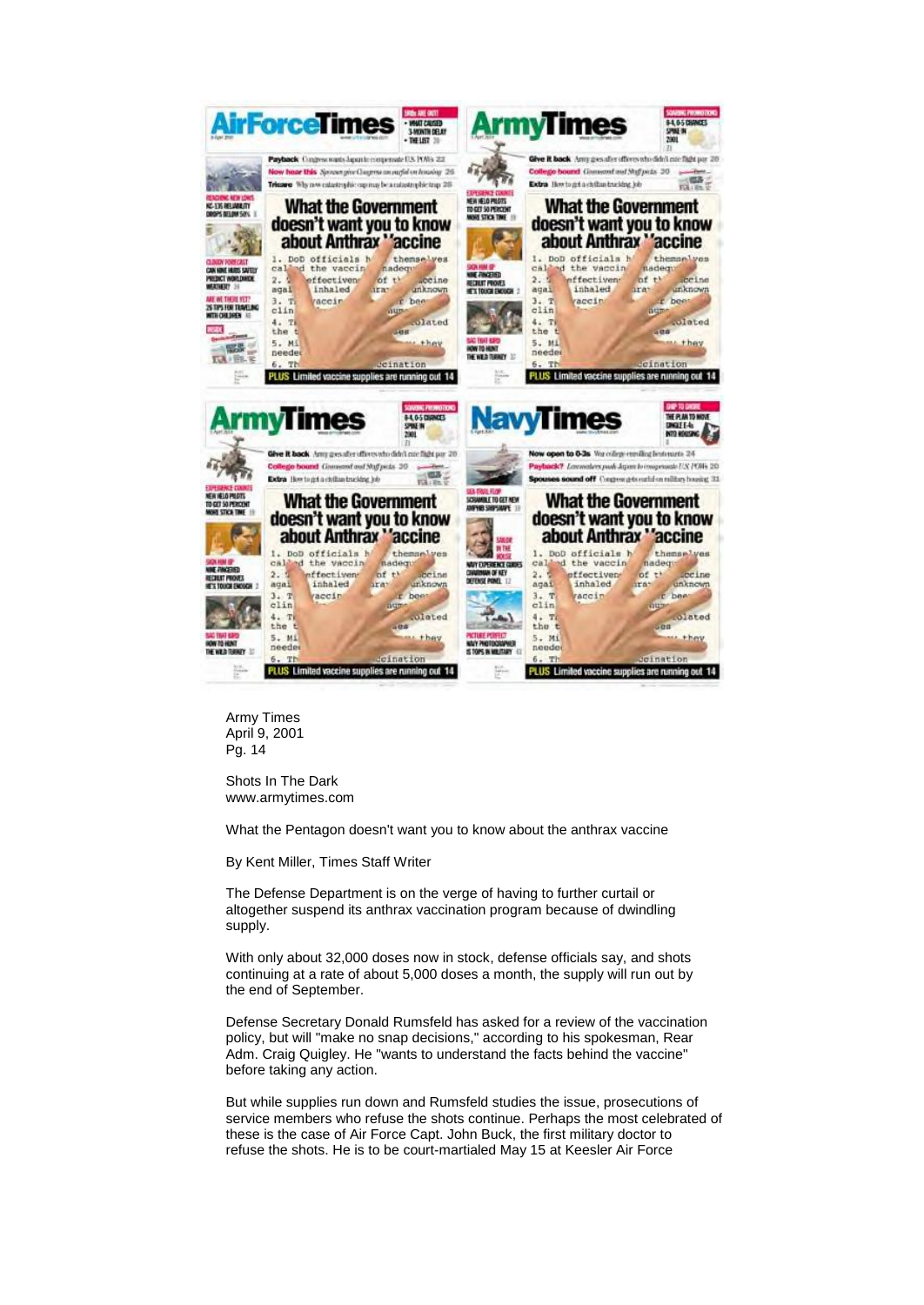Base, Miss. Other cases continue to wind their way through the courts.

While the Pentagon's foes on the anthrax issue have primarily been service members, others are beginning to join the fray. Connecticut Attorney General Richard Blumenthal wrote to Rumsfeld and Dr. Bernard Schwetz, acting deputy commissioner of the Food and Drug Administration, March 21, urging them to abandon the anthrax vaccination program or make it voluntary.

Blumenthal has standing in the debate, he said, because his state could bear responsibility if its guardsmen get sick as a result of the vaccinations. "Unfortunately, and directly contrary to law, the [vaccine] is being administered to military personnel under threat of imprisonment, loss of pay and discharge," Blumenthal wrote. "In effect, the military is forcing its personnel to serve as human guinea pigs for an unlicensed drug that has not been proven to be safe or effective."

Blumenthal and other critics of the Anthrax Vaccine Immunization Program, known as AVIP, say the Pentagon and the Food and Drug Administration are hiding information about the safety and efficacy of the vaccine and violating the individual rights of service members by continuing the program.

Here's what they say the Pentagon doesn't want you to know:

DoD officials have themselves called the vaccine inadequate

The Pentagon was concerned about the vaccine's inadequacies long before the immunization program began.

The first anthrax vaccine was developed in the 1950s to protect sheep handlers from contracting cutaneous anthrax, which enters the body through the skin. But no vaccine has ever been tested against aerosolized or "inhalational" anthrax - the form used in biological weapons - in humans.

Indeed, as early as 1985, military officials were seeking a different vaccine to protect troops against exposure to airborne anthrax. The Army solicited bids that year to develop a new anthrax vaccine from the biologics industry.

"There is an operational requirement to develop a safe and effective product which will protect U.S. troops against exposure [to] virulent strains of Bacillus anthracis," it said in an official request for proposals.

"There is no vaccine in current use which will safely and effectively protect military personnel against exposure to this hazardous bacterial agent."

The FDA concluded independently in 1985 that the anthrax vaccine's "efficacy against inhalation anthrax is not well documented."

And in 1989, Assistant Defense Secretary Robert W. Barker wrote to Sen. John Glenn, then chairman of the Senate Committee on Governmental Affairs, saying "current vaccines, particularly the anthrax vaccine, do not readily lend themselves to use in mass troop immunization." Barker cited problems including a higher-than- desirable rate of adverse reactions to the shots and the "lack of strong enough efficacy against infection by the aerosol route of exposure."

The vaccine's effectiveness against inhaled anthrax is unknown

A 1994 report by the Senate Veterans Affairs Committee concluded that the vaccine could not be expected to protect troops against airborne anthrax.

"Unfortunately, when anthrax is used as a biological weapon, it is likely to be aerosolized and thus inhaled," the report said. "Therefore, the efficacy of the vaccine against biological warfare is unknown. ... The vaccine should be considered investigational when used as a protection against biological warfare."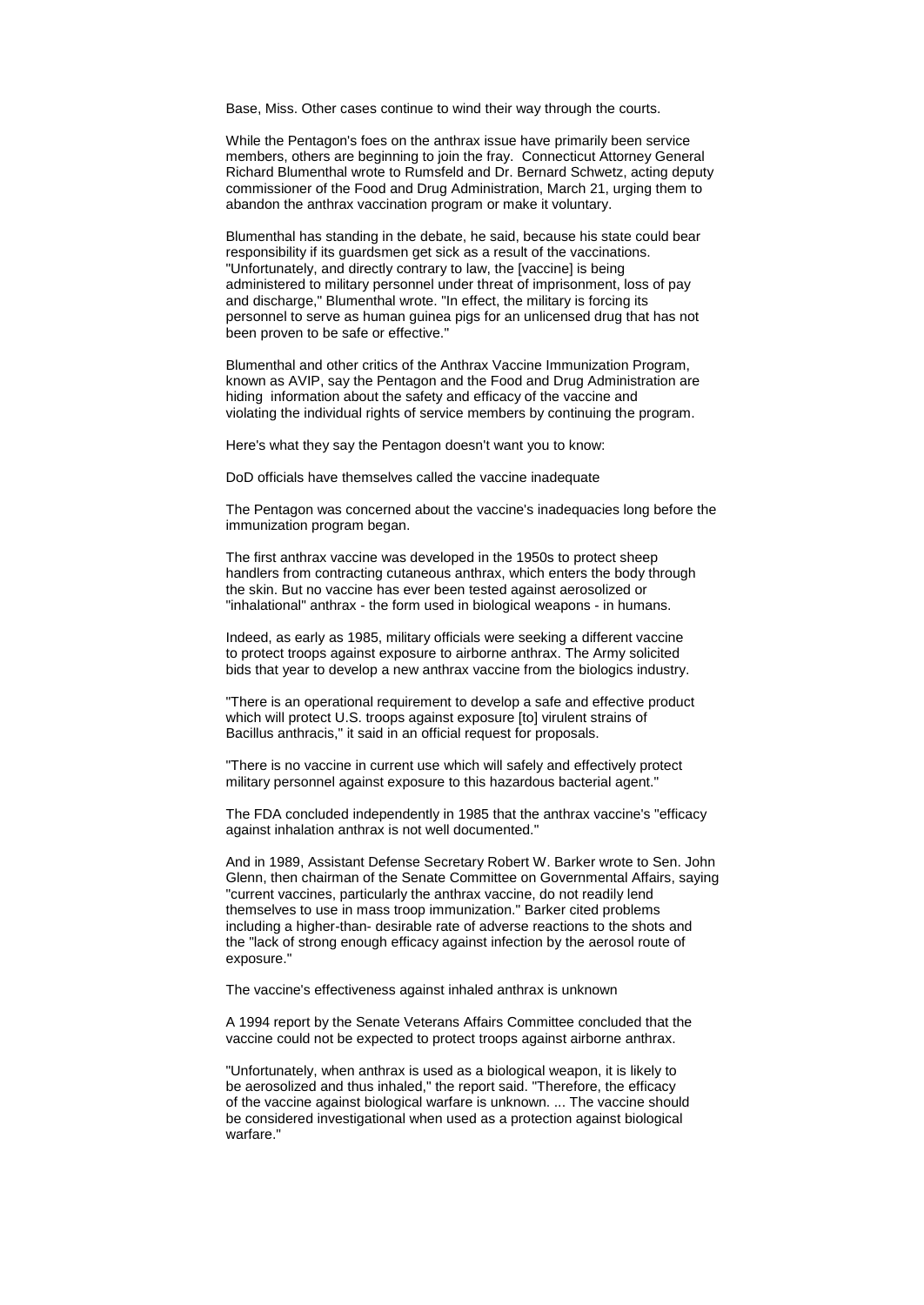As an investigational drug, the vaccine would require informed consent each time a shot is administered. Military officials fear the extra work involved, however, and worry that too many troops might choose not to accept the shots.

Another Senate report, "Unproven Force Protection," released in February 2000 by the Senate Committee on Governmental Reform, also criticized the inoculation program. Mandatory vaccination "expands and distorts the use of invasive, dated medical technology to address perceived weaknesses in detection technology and external physical protection against biological attack," the report said. "Born of a post-Gulf War panic over apparent weaknesses in chemical and biological warfare defenses, the AVIP is an unmanageably broad military undertaking built on a dangerously narrow scientific and medical foundation."

The report criticized Pentagon medical leaders for responding to questions "with an excess of faith but a paucity of science."

The anthrax threat is real, but overstated

Anthrax worries reached their height in 1990 during Operation Desert Shield. Defense intelligence experts knew Iraq had been trying to develop germ warfare agents, and Saddam Hussein was believed to have anthrax in his stockpile of unconventional weapons. Most British troops and about 150,000 U.S. troops were given anthrax vaccines.

When the U.S.-led coalition ground offensive began in early 1991, however, strong winds blowing toward the Iraqi lines all but eliminated any incentive Iraqi commanders might have had to use bio-weapons against allied forces.

Today, the defense intelligence community reports U.S. forces face an increasing risk of exposure to the hostile use of biological weapons. But the exact nature of that threat is not clear. In a July 1999 opinion piece in the Washington Post on domestic defenses against biological and chemical warfare, then-Defense

Secretary William Cohen asserted that "at least 25 countries, including Iraq and North Korea, now have - or are in the process of acquiring and developing - weapons of mass destruction." A year later, in an opinion article in this newspaper, Cohen downgraded that estimate, saying "at least 10 countries are developing anthrax as a weapon."

Then, in December 2000, the Pentagon decided to suspend shots for service members going to Korea. Officials said then that North Korea was not an imminent threat for anthrax attack.

In a 1997 television appearance, Cohen held up a 5-pound bag of sugar and said the bag, if filled with anthrax spores, was enough to wipe out half the population of Washington, D.C. But government experts later wrote in Archives of Internal Medicine, a medical journal, that Cohen had overstated the effect by 100 times.

The vaccine has never been clinically tested on humans

Air Force Reserve Maj. Thomas Rempfer was in the Air National Guard in 1998 when he and fellow pilot Maj. Russell Dingle were tasked by their commander to research the vaccine and develop questions and answers for Air Guard leaders. Their research led them to conclude the vaccine wasn't safe, and not long after,

both resigned their Guard commissions. (Ironically, they were later able to join the Air Force Reserve.)

In a December meeting with Army Times reporters and editors, Rempfer pointed out that the only controlled clinical tests of the vaccine on humans actually involved a different vaccine.

His documentation shows that Dr. Philip Brachman, who was then chief of the Investigations Center at the Public Health Service's Communicable Disease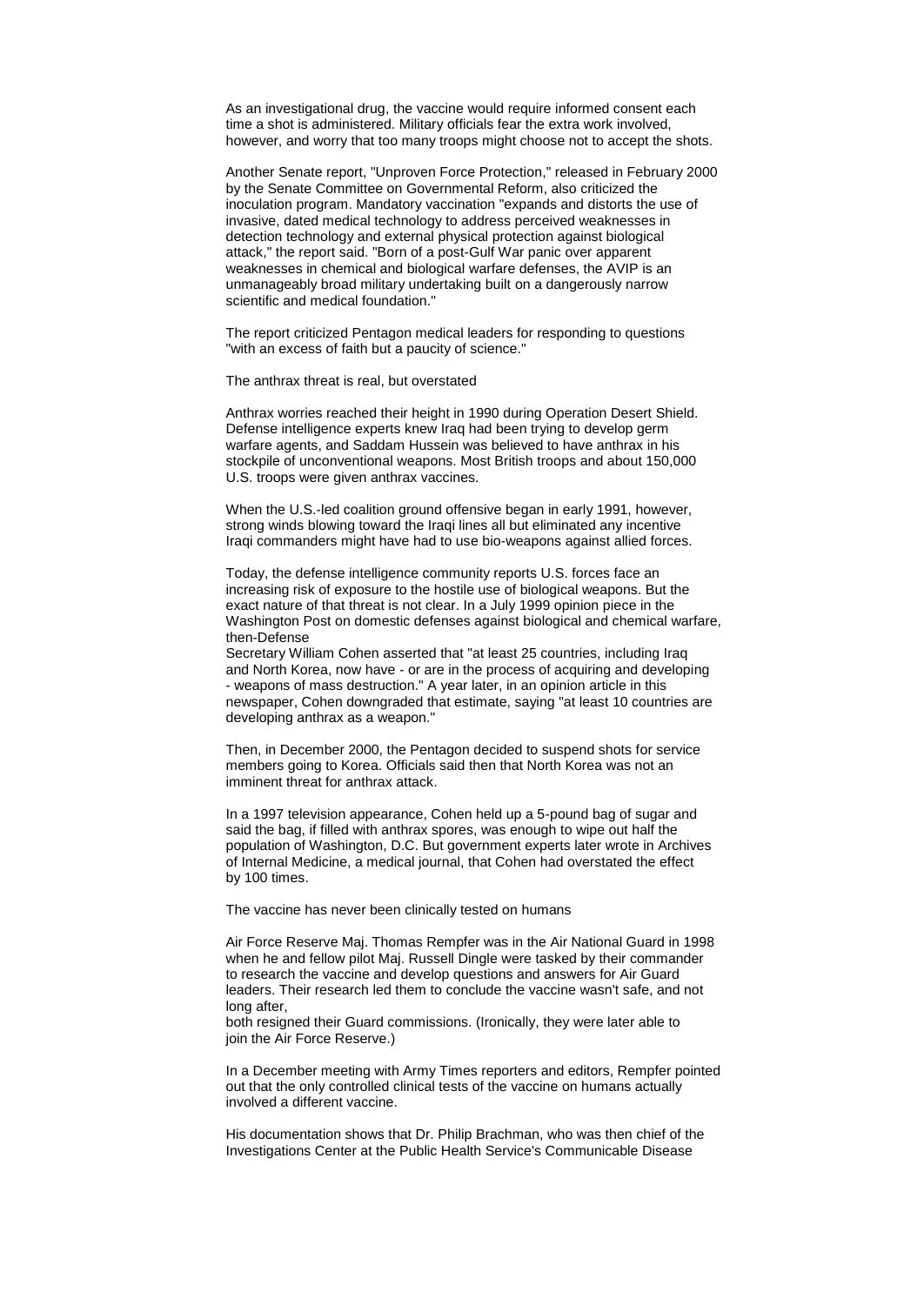Center in Atlanta, conducted the first human field trials of anthrax vaccine at four goat-hair processing mills from 1955 to 1959. His findings were published in 1962. But the vaccine he used was developed by Merck Sharpe and Dohme, the giant pharmaceutical company.

The vaccine now used by the military was granted to the U.S. Army in 1965.

And according to an April 1999 report by the General Accounting Office, the current vaccine differs from the vaccine used in the Brachman study in three ways:

\*\* The manufacturing process changed when the Michigan Department of Public Health was granted a license and began producing vaccine for the military.

\*\* The strain of anthrax that Merck used to grow the original vaccine was not the same strain used to grow the military's vaccine.

\*\* The ingredients in the vaccine were changed to increase the yield of the protective component of the vaccine.

The military's vaccine was used in a 1960s study conducted at a mill in Talladega, Ala., but the results were not published. A 1969 memorandum from the licensing oversight board stated: "The lack of cases of anthrax in an uncontrolled population of approximately 600 persons in the Talladega mill can hardly be accepted as scientific evidence for efficacy of the vaccine."

Still, a license was granted for the military's vaccine in 1970 without data on its effectiveness. The approved package insert refers to the Brachman study, which predated the military's vaccine.

The manufacturer did not notify the FDA of key changes

The manufacturing of a drug is controlled by both a product license, which establishes the chemical composition of the drug, and a site license, which controls the procedures used to operate the product line.

BioPort Corp. and its predecessor, Michigan Biologic Products Institute (which received the license originally held by the Michigan Department of Public Health) have failed to keep the FDA informed of key changes they were making, changes that could have affected their licenses.

The Food and Drug Administration has documented numerous violations in the manufacturing of the vaccine. Blumenthal's letter to Rumsfeld characterizes these as relating to "organization and personnel, buildings, facilities, equipment controls, laboratory controls and records and reports."

Reports in 1996 and the three following years all found problems.

For example, Blumenthal noted, four major pieces of equipment used to formulate the vaccine were used without prior FDA approval, as required by law. "The new equipment was made of stainless steel and was not glass-lined, as the originals were."

Blumenthal noted other errors: "Some lots of the vaccine were not properly labeled, a potential violation of federal law, and one lot's shelf life was extended after it had expired."

In 1998, three former employees of the Michigan Biologic Products Institute filed a grievance with the state's Civil Service Hearings Division seeking a portion of the profits from the sale of the vaccine. During a hearing in March 2000, Dr. George Burgoyne, one of the three, testified that after the Defense Department showed increased interest in the vaccine in the late 1980s, changes had to be made so larger quantities of the vaccine could be produced. The production changes included additional filters and a new container in which to grow the bacteria.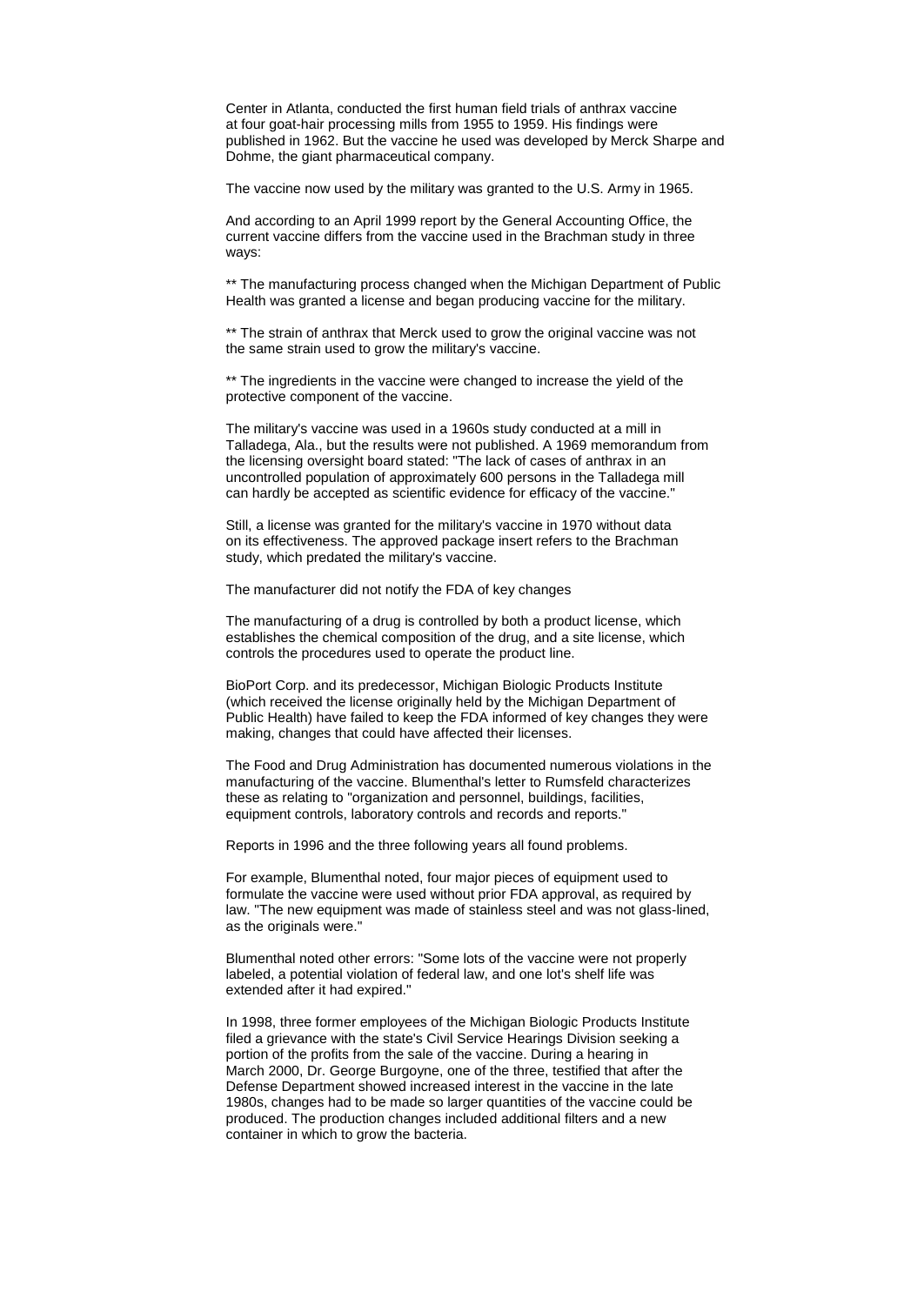Dingle, the Air Force reservist, explained the issue. "Before the Gulf War, 7,500 doses was the largest batch they had made," he said. But as Iraqi President Saddam Hussein became more menacing in the Gulf, the Pentagon "saw the need for more vaccine because the United States had sold [anthrax] spores, equipment and technology to the Iraqis."

Defense officials needed 300,000 doses immediately, but up to that time, the lab had only made 70,000 doses total.

But while the changes increased production capacity, the FDA was never notified, as required by law.

And in February 1998, just one month before the first troops began receiving shots under the mandatory vaccination program, the FDA found that "the manufacturing process for anthrax vaccine is not validated."

Military officials knew they needed to amend the license

In October 1995, a group of military medical experts gathered in Falls Church, Va., to discuss modifying the FDA license so the anthrax vaccine could be administered in fewer doses and so it could be approved for inhalational anthrax.

According to official minutes from the meeting, Brig. Gen. Walter Busbee, joint program manager for biological defense, said the six-dose schedule was a key issue for the Joint Chiefs of Staff and then-Secretary of Defense William Perry.

He noted that a tour of duty in areas like Korea was 13 months, and the six-shot regimen needed to produce full immunity took 18 months.

Col. Arthur Friedlander, chief of the Bacteriology Division of the Army's Medical Research Institute for Infectious Diseases, offered a possible solution. He said the original series of six doses was established in the 1950s, but later studies of rhesus monkeys showed the military's vaccine was effective in much smaller doses than required by the label, according to notes from the meeting.

When the monkeys received just two shots, 100 percent of them survived exposure to airborne anthrax four to nine months later and 88 percent survived when exposed two years after the shots, he said. When the monkeys received just one dose, 100 percent survived exposure to airborne anthrax administered six weeks later.

Lt. Col. Phillip Pittman, chief of special immunizations at the Army medical institute, said Gulf War research suggested that two doses followed by annual boosters appeared to provide sufficient protection.

The group then discussed the need to get the manufacturer to apply to the FDA for a change in the license, so they could change the required regimen.

But when they realized that such a change would automatically put the vaccine in the experimental category - an "investigational new drug," in the parlance of the FDA - they took pause.

"Several participants expressed concern over putting the vaccine back into IND status," according to meeting minutes.

In 1996, after the license was transferred to Michigan Biological Products Institute, the institute filed the application with the Food and Drug Administration.

That request is still pending.

The mandatory vaccination program may be illegal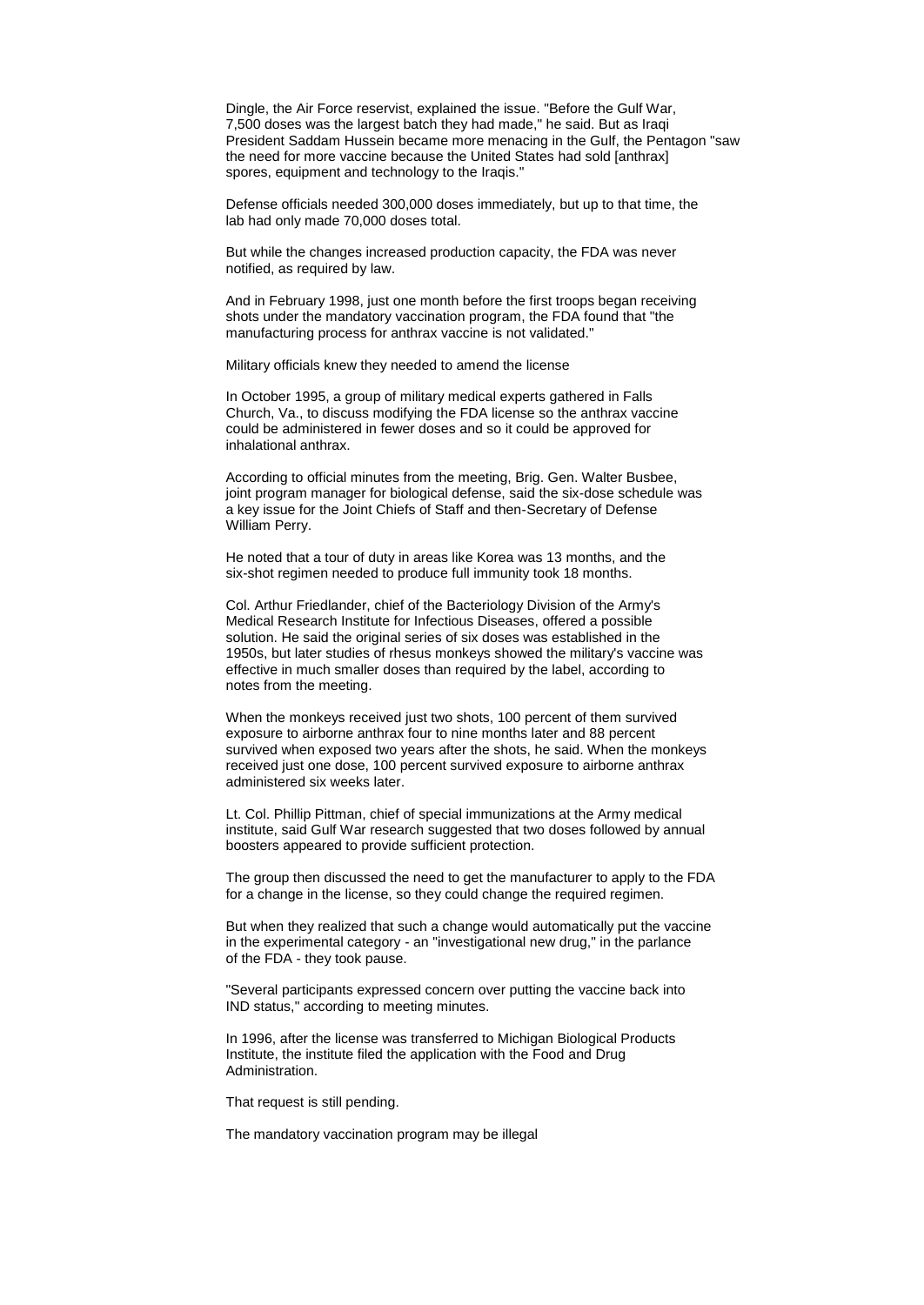Connecticut Attorney General Blumenthal says there are four reasons why the anthrax immunization program is illegal:

\*\* "The anthrax vaccine has not been proved safe or effective for its intended use in that [it] has never been licensed for protection against inhalational anthrax.

\*\* "The vaccine is not being manufactured in accordance with either its site license or product license.

\*\* "The vaccine is not being administered according to the license.

\*\* "Since the vaccine has not been tested on humans, there is no basis for concluding that it is safe and effective."

Because of these deviations, the military's use of the vaccine must be considered experimental, Blumenthal said. Under federal law, citizens of the United States, including service members, can only be given an experimental drug when they are fully informed of the risks and benefits and provide their informed consent.

Rempfer, Dingle and others argue that defense officials' decision to file the IND application is proof they recognized that they wanted to use the vaccine for a purpose and at a dosage that fell outside of the scope of the license.

Pentagon officials deny that.

Such changes normally would trigger classification of the vaccine as an investigational new drug. Any service member asked to take it would first have to be told of the advantages and risks, then given the choice whether or not to take it. In theory, that was how the vaccine was supposed to have been administered during the Gulf War. In practice, many commanders just told their subordinates to line up and take their shots.

Executive Order 13139, signed by then-President Clinton in September 1999, says the Defense Department cannot give investigational new drugs to service members without their informed consent, except in times of national emergency.

"Waivers of informed consent will be granted only when absolutely necessary," the executive order says.

According to the relevant portion of U.S. law - Title 10, Section 1107 of the U.S. Code - only the president may grant waivers for investigational new drugs.

Further, the law says, a waiver may be granted "only if the president determines, in writing, that obtaining consent is not feasible, is contrary to the best interests of the member or is not in the interests of national security."

"The current IND process requires the submission of controlled studies proving that the drug is safe and effective for the proposed new use," Blumenthal wrote in his recent letter to Rumsfeld. No such studies have been conducted on the AVA (anthrax vaccine adsorbed, the official name of the drug). Furthermore, such

controlled studies of a new drug pursuant to an IND application cannot be conducted on human subjects without their informed consent."

The Pentagon chose, however, to use a different approach to the matter. In a March 4, 1997, letter, Dr. Stephen C. Joseph, assistant secretary of defense for health affairs, sought FDA permission to use the vaccine to protect U.S. troops "against the threat of an Iraqi biological warfare attack with anthrax."

"While the package insert for this vaccine is nonspecific as to the route of